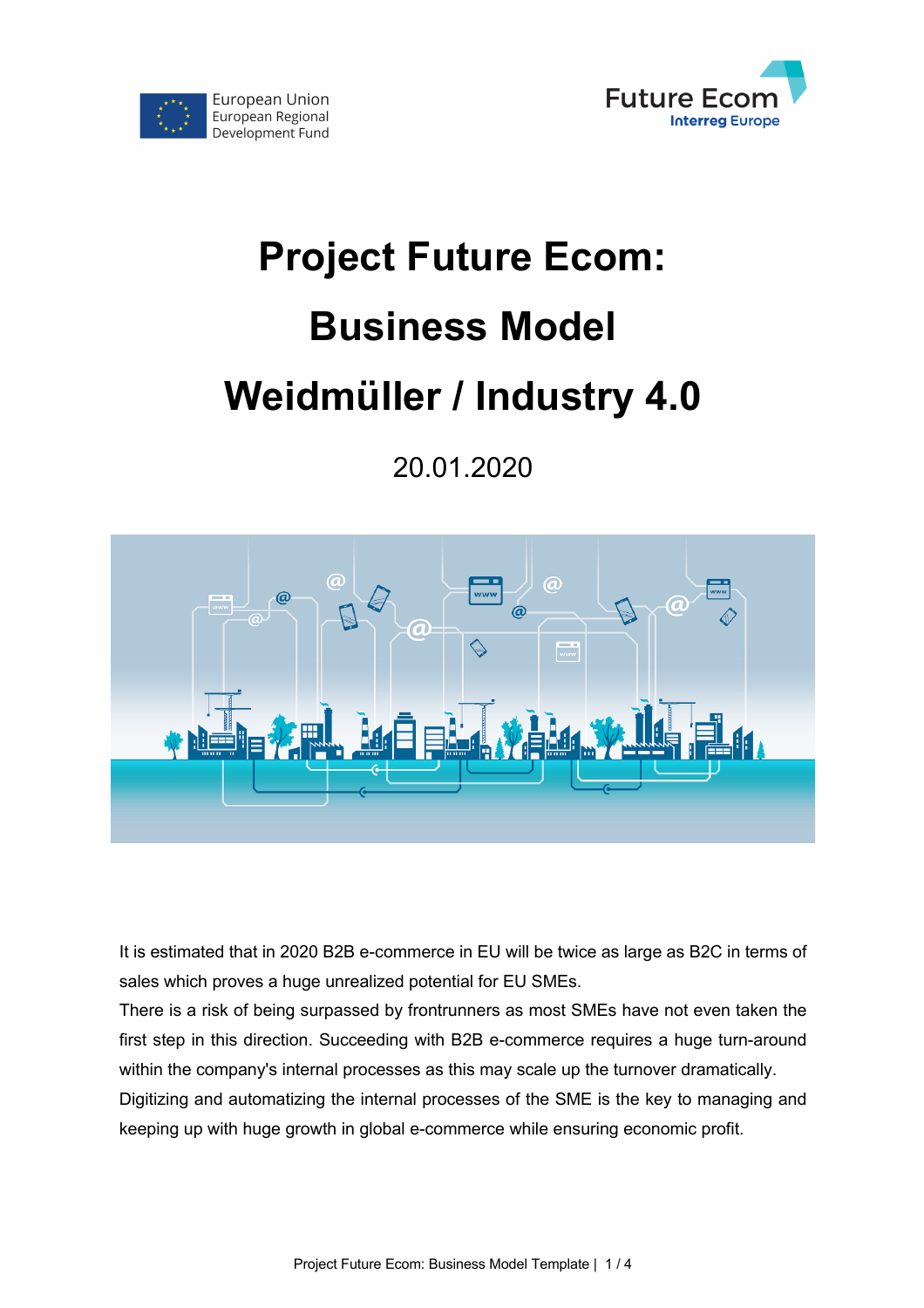



#### **1. Overview**

*Introduce the company, what they supply and who their market is.* 

The Weidmüller Group has production facilities, sales companies and representatives in more than 80 countries. In the fiscal year 2018 Weidmüller achieved sales of 823 million euros with around 4,900 employees.

Weidmüller Interface offers a broad range of products and solutions for Industrial Connectivity, Device and Field Connectivity, Automation Products and Solutions. Customers can be found in many different industries, machinery&factory automation, energy systems, transportation like ship building, railway, telecommunication, building infrastructure.

## **2. The Digital Opportunity**

*How Digital technology is impacting the company and how they are adapting process or product to take advantage of this?*

The classic automation pyramid with central control will no longer exist in Industry 4.0. Focused on the goal of extremely versatile production plants, networks of intelligent, interacting automation components will take the place of this pyramid. Weidmüller is therefore developing industrial connectivity solutions based on the latest information and communication technologies for the Smart Factory of tomorrow.

Weidmüller pursues the dual strategy: Industry 4.0 – Digitalisation will help them as providers and also as users, to increase their competitive strength.

As a provider of digital solutions, sales and market share are to be secured and expanded "Make money". Digitisation should increase turnover. As users of digital solutions, operational costs are to be reduced "Save money". The aim is to improve efficiency through digitisation.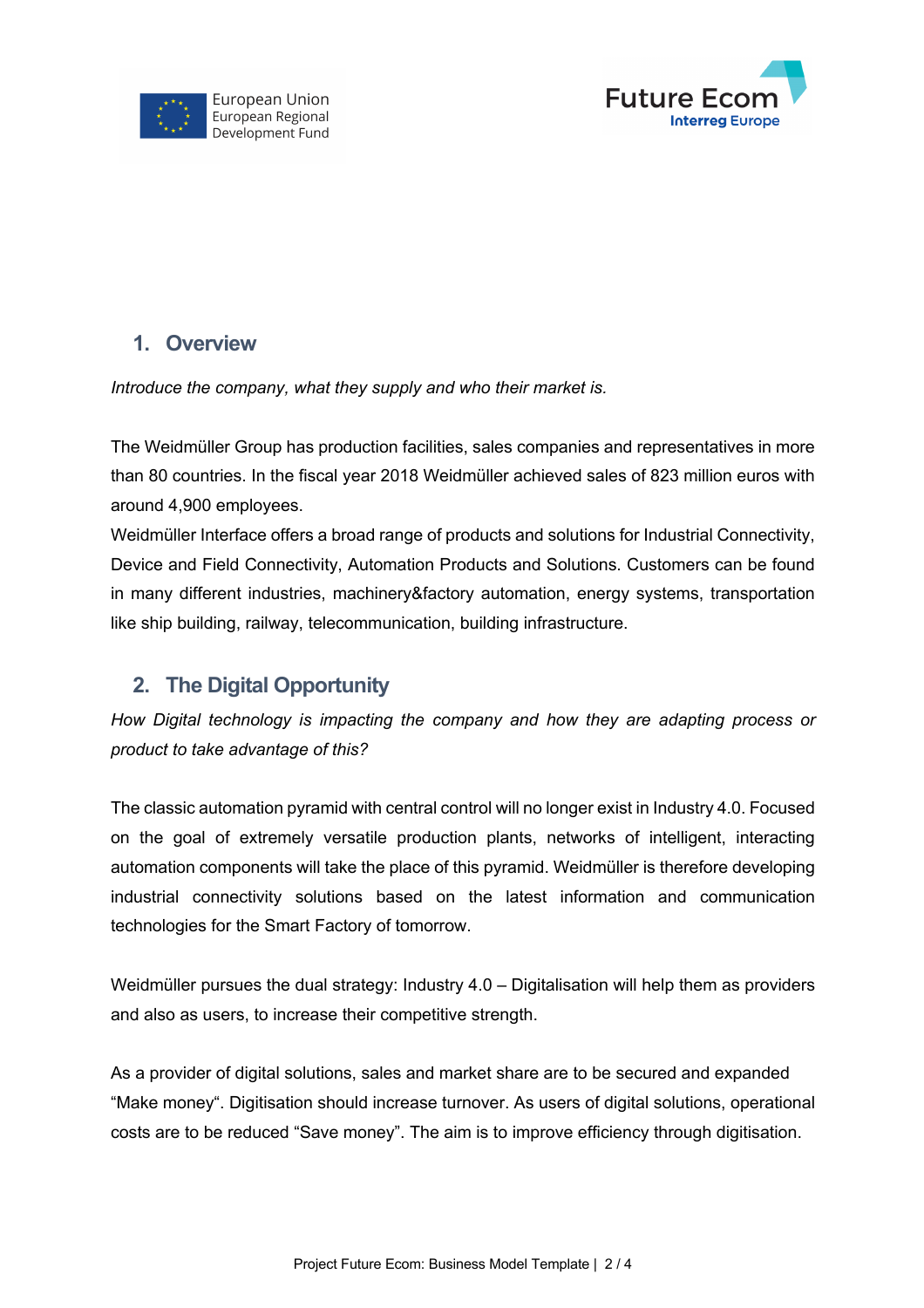



### **3. Impact on Value Streams**

*What is the impact of the digitisation on the value generated by the business?*

Weidmüller uses its digital components for its own production, enabling digital process transparency, smart maintenance and virtual plant optimisation. On the other hand innovative components and solutions offers Weidmüller customers added value too.

An example from the field of industrial analytics:

Gaining added value from machine and production data

The desire for increased production output and optimum process quality requires the highest machine and plant efficiency. To achieve this, anomalies and errors must be detected at an early stage, without provoking downtimes by additional maintenance work. Weidmüller Industrial Analytics solution collects and processes a wide range of data relating to the plant in question and evaluates it using intelligent procedures. On this basis, anomalies and inefficiencies in a wide variety of applications are reliably detected, error forecasts are made and maintenance recommendations are given. With this holistic approach, Industrial-Analytics provides precise information for the assessment of plant processes and for predictive maintenance, making it far superior to conventional condition monitoring solutions.

The added value:

Minimization of unplanned downtimes

Increased plant productivity

Higher innovation performance in mechanical engineering

Suitable for usage-based business models

#### **4. Lessons learned**

*What has gone especially well or badly in the process? What were the main lessons learned from the process?*

3 Key factors at all:

- Culture and mindset: Active involvement and training of the employees